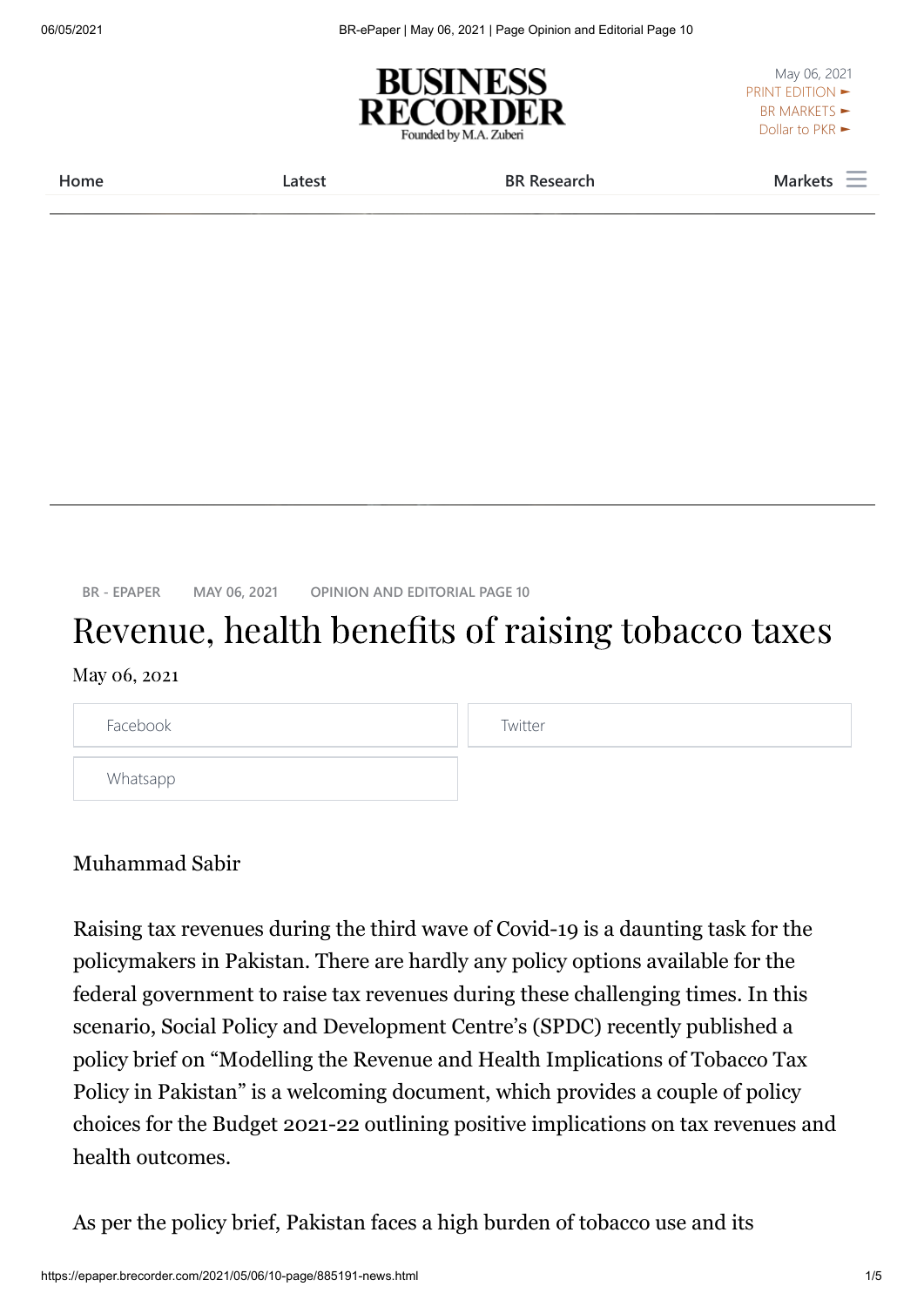implications for public health. With a prevalence rate of 19.1%, about 30 million adults (age 15 +) currently use tobacco in the country. The document quoted previous research that tobacco use killed an estimated 163,360 people in 2017 in Pakistan. The rest of this article is based on the findings of the policy brief.

Like other countries, tobacco taxation is used as a policy instrument for tobacco control in Pakistan. Federal Excise Duty (FED) on cigarettes is largely treated as the tobacco tax in the country. It has been serving a dual objective of public health promotion and revenue generation. However, FED structure and rates are prone to fluctuations. Changes in tax rates/structure are generally introduced when the federal budget is prepared for a new fiscal year.

At present, a system of specific excise tax on cigarettes is in place. FED rate is applied based on two price tiers: low-priced and premium brands. A brand is categorized as low-priced if the on-pack printed retail price does not exceed Rs5,960 per thousand cigarettes, whereas cigarettes with a retail price above this threshold are treated as a premium or high-priced brand. The FED rate on low-priced and premium brands is Rs 1,650 and Rs 5,200 per thousand cigarettes, respectively.

Given the prevailing retail prices, the excise tax rate on low-priced and premium brands is 42.6% and 59.8% of the retail price, respectively: demonstrating a large excise tax gap between the two tiers. Due to the large share of low-priced cigarettes in the total consumption, the average FED rate is 45.4%, much lower than the World Health Organization's (WHO's) recommendation that excise tax should be at least 70% of the retail price.

The recent trend in the effective excise tax rate (ETR) presents a peculiar trend (Figure 1). The ETR reached a reasonable rate of Rs1.93 per stick in 2016-17. However, it sharply declined in 2017-18 due to the introduction of a three-tier excise duty structure – with a new tier for the low-priced brands. The tax rate applicable to the new tier was reduced by 48%. While the third tier was withdrawn in 2018-19, the effective duty rate remained low compared to 2016-17.

Despite an increase in the excise tax rate in 2019-20, the ETR on cigarettes only bounced back to Rs1.94 per stick. Due to no change in the tax rate in 2020-21, the ETR is still almost the same as it was in 2016-17. As a result, cigarettes in Pakistan became more affordable in 2020-21 compared to 2016-17 due to a combination of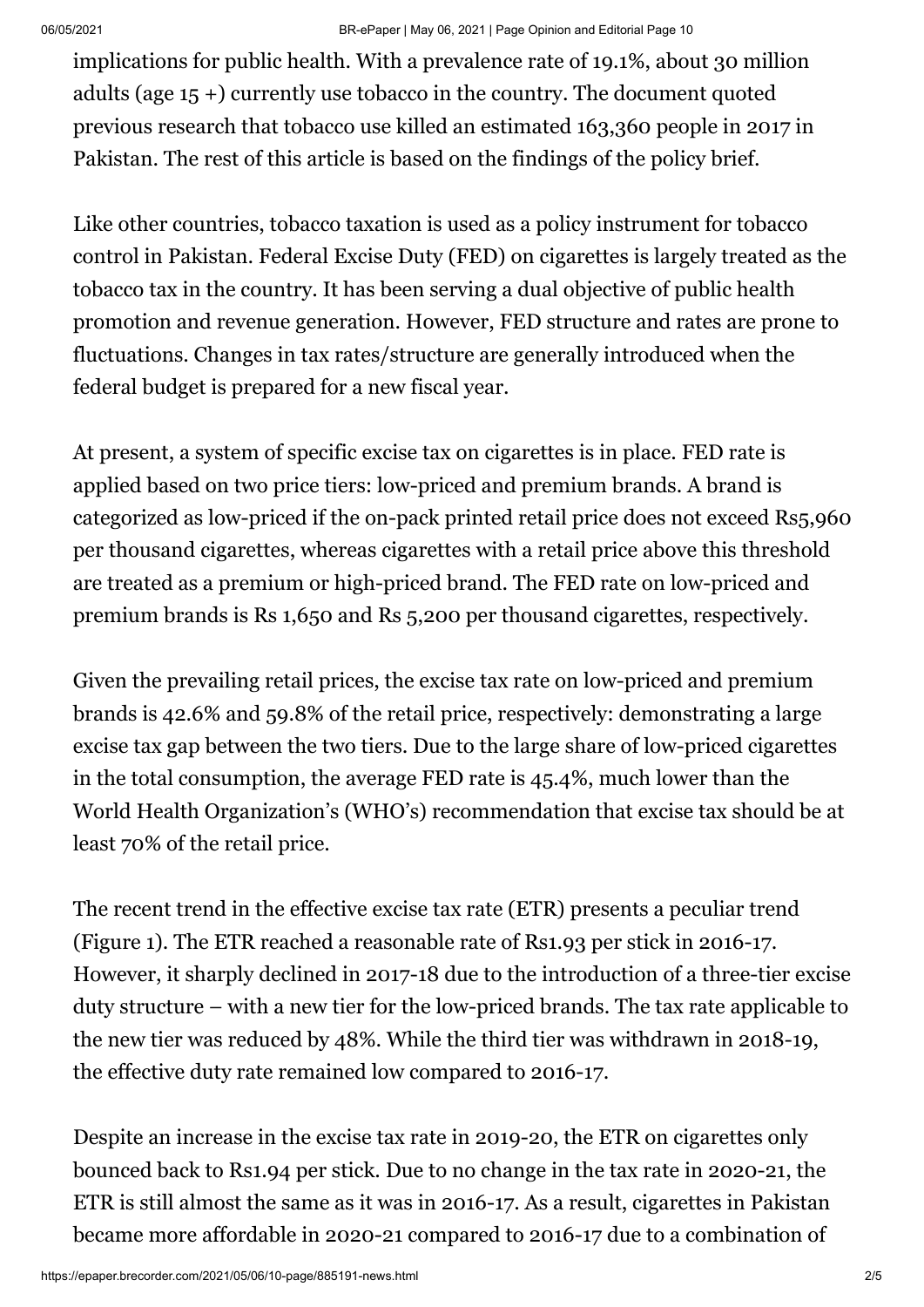two factors: no change in excise tax rate and increases in nominal income and inflation in other goods.

A comparison of Pakistan with its neighbouring country indicates that the price of the most sold brand of a pack of 20 cigarettes was among the lowest in 2018 (Figure 2). The low rate of excise duty on cigarettes in Pakistan is one of the major factors contributing to the low cigarette prices.

Also, Pakistan is ranked among the worst-performing countries in the Tobacconomics Cigarette Tax Scorecard with a score of less than one on a five-point scale. Due to the availability of cigarettes at low prices, more than 400,000 people are estimated to start smoking in 2020-21.

For 2020-21, the policy note presents the result of two tax policy simulations, i.e., an increase of 30% and 40% in FED along with 6.8% inflation. The SPDC estimates show that a 30% increase in FED will result in an almost 29% increase in the average price of cigarettes. Similarly, a 40% increase in FED will result in more than a 37% increase in the price of cigarettes. In both scenarios, FED will cross Rs50 per pack while the price will cross the Rs100 mark. Moreover, the FED will increase to at least 47% of the final consumer price.

The analysis shows that a 30% increase in the FED rate will generate an additional revenue of more than Rs19 billion. This amount includes additional FED (Rs15.5 billion) and GST (Rs3.6 billion). It is interesting to note that an increase of 40% in the FED rate will yield slightly less additional revenue of Rs14 billion because of a sharper decline in the estimated consumption of cigarettes.

The increase in the FED rate has a mixed impact on the tax-to-GDP ratio. For instance, a 30% increase is expected to result in a marginal growth of 1.4% in the tax-to-GDP ratio, while a 40% increase would result in a marginal decline of 2%.

In contrast, both simulation results show an increase in per capita taxes from cigarettes. The increase in per capita tax revenues is relatively higher in simulation 1 – a 30% increase in the FED rate. However, it is important to consider that tobacco taxation serves the dual objectives of public health promotion and revenue generation. Earlier research has shown that the long-term benefits of a reduction in tobacco use outweigh short-term economic losses.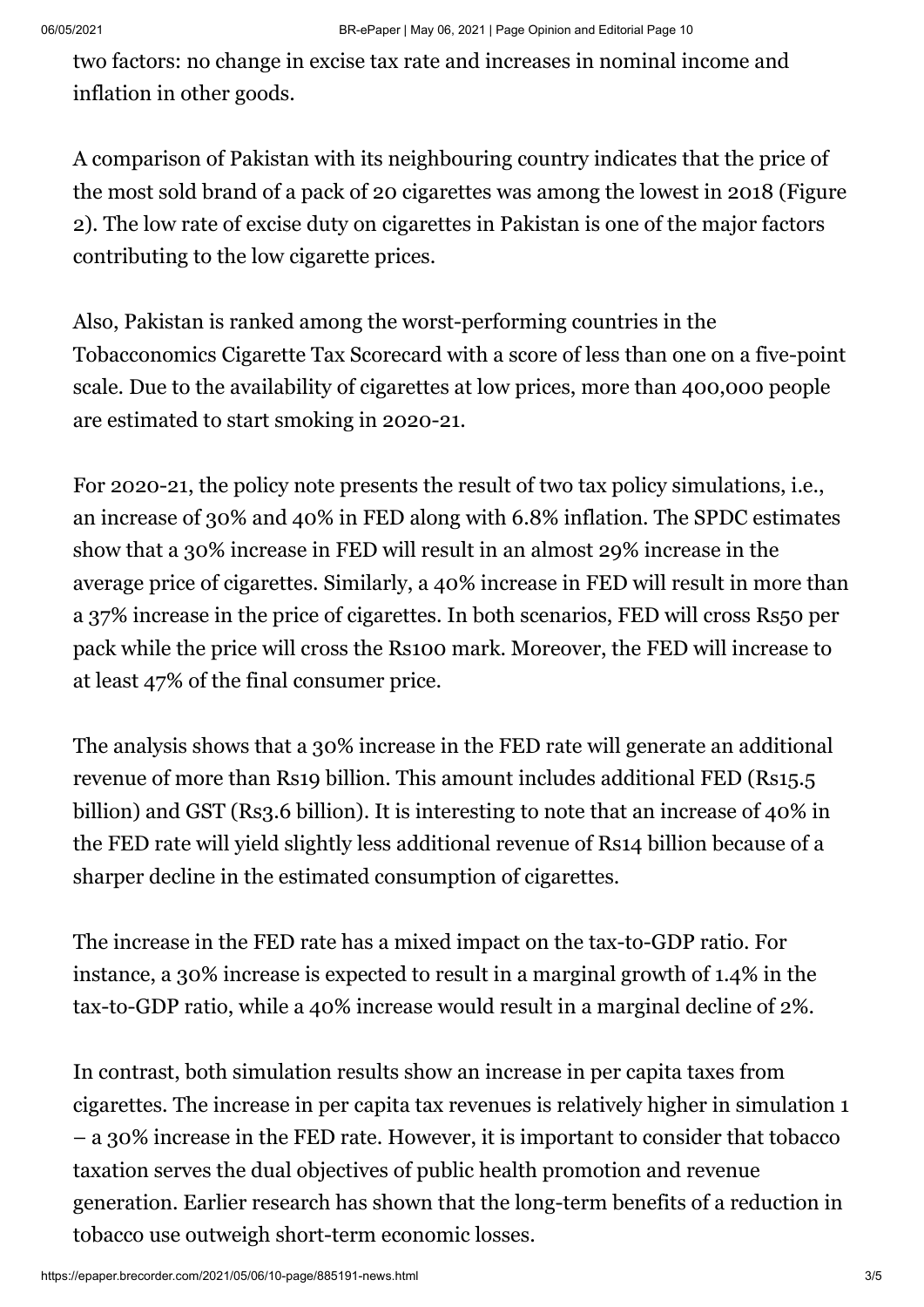The estimates of simulated health implications of raising the FED rate by 30% and 40% indicate several public health benefits. For instance, a 30% increase in the FED rate will likely encourage more than 219,000 smokers to quit smoking. As the youth population is more sensitive to prices, the same increase in the FED rate will discourage almost 700,000 future smokers. Simultaneously, it will also reduce smoking intensity among adult smokers by more than 6%. Due to a reduction in the number of smokers, the increase in the FED rate will save more than 76,800 adult lives from smoking-attributable deaths. More importantly, 348,000 deaths can be averted among future young smokers.

A 40% increase in the FED rate has relatively higher public health benefits in reducing the number of smokers, smoking intensity, and smoking-attributable deaths. For instance, in the case of a 40% tax increase, the reduction in the number of adult smokers will be 158,000 more than a 30% increase. Similarly, the number of future smokers will decline by 9.5% and 7.6% due to a tax increase of 40% and 30%, respectively.

The analysis shows that raising the FED rate even by only 30% would result in 219,000 fewer smokers, a 3.8% reduction in smoking prevalence and 6.4% reduction in smoking intensity among adults, and aversion of 424,000 smokingattributable deaths, including 78,000 current adult smokers and 348,000 future young smokers. Further, it will generate an additional revenue of Rs19 billion – an increase of 14.4% over the base year collection. A 40% increase in the tax rate would have relatively higher public health benefits.

The results demonstrate that the proposed tobacco tax reform will greatly help the Government of Pakistan achieve its commitment to reduce tobacco use and its goal to reduce deaths from non-communicable diseases (NCDs) as per its pledge to achieve the Sustainable Development Goals and align its tobacco tax policy with global best practices. This would not only help curb tobacco use in the country but would also contribute to generating more revenues that can be used for promoting public health.